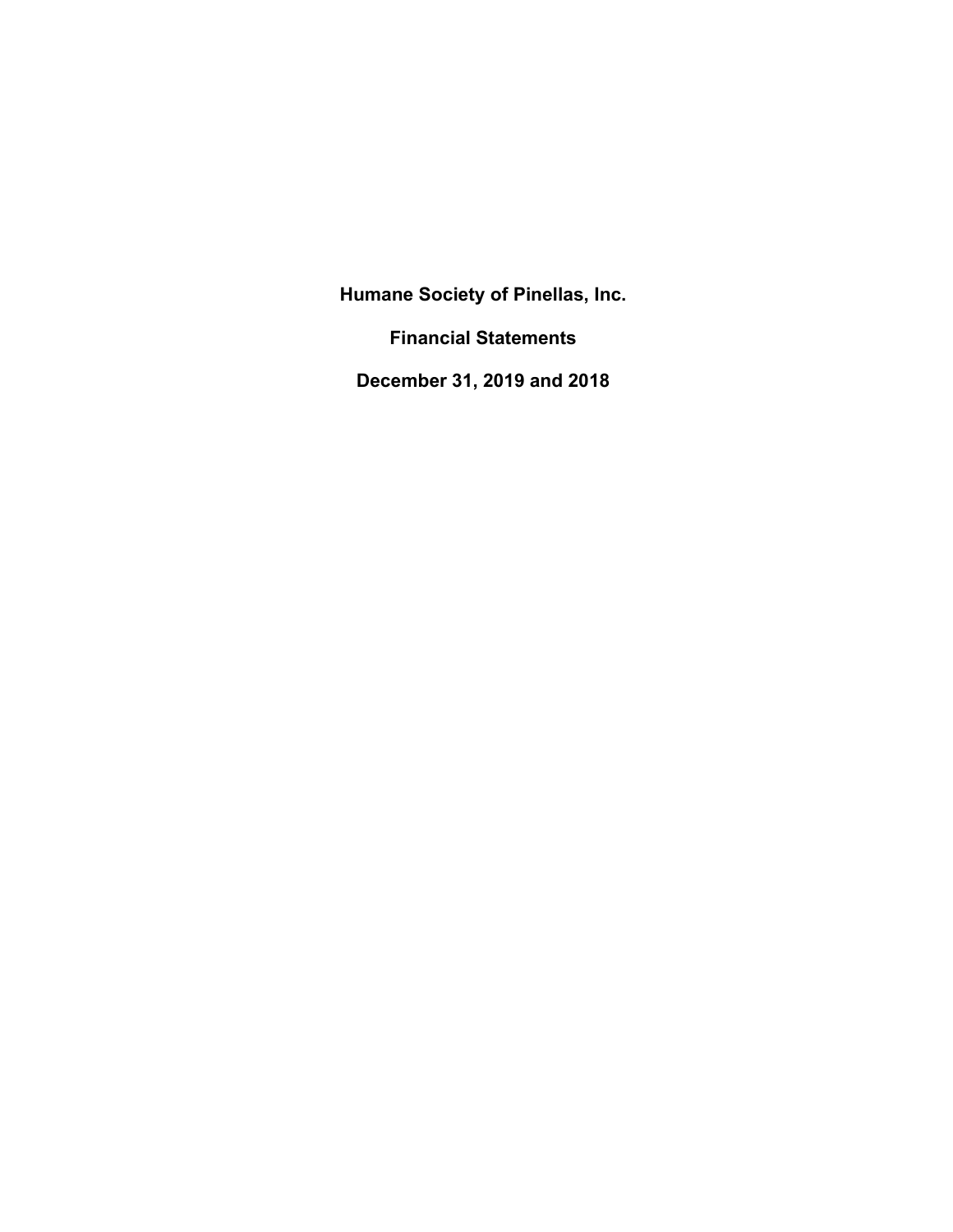# **CONTENTS**

| <b>INDEPENDENT AUDITOR'S REPORT</b>                                              | Page           |
|----------------------------------------------------------------------------------|----------------|
|                                                                                  |                |
| <b>FINANCIAL STATEMENTS:</b>                                                     |                |
| Statements of Financial Position – December 31, 2019 and 2018                    |                |
| Statement of Activities and Changes in Net Assets – Year Ended December 31, 2019 | $\overline{2}$ |
| Statement of Activities and Changes in Net Assets – Year Ended December 31, 2018 | 3              |
| Statement of Functional Expenses - Year Ended December 31, 2019                  | 4              |
| Statement of Functional Expenses - Year Ended December 31, 2018                  | 5              |
| Statement of Cash Flows - Years Ended December 31, 2019 and 2018                 | 6              |
| Notes to Financial Statements                                                    | 7 - 15         |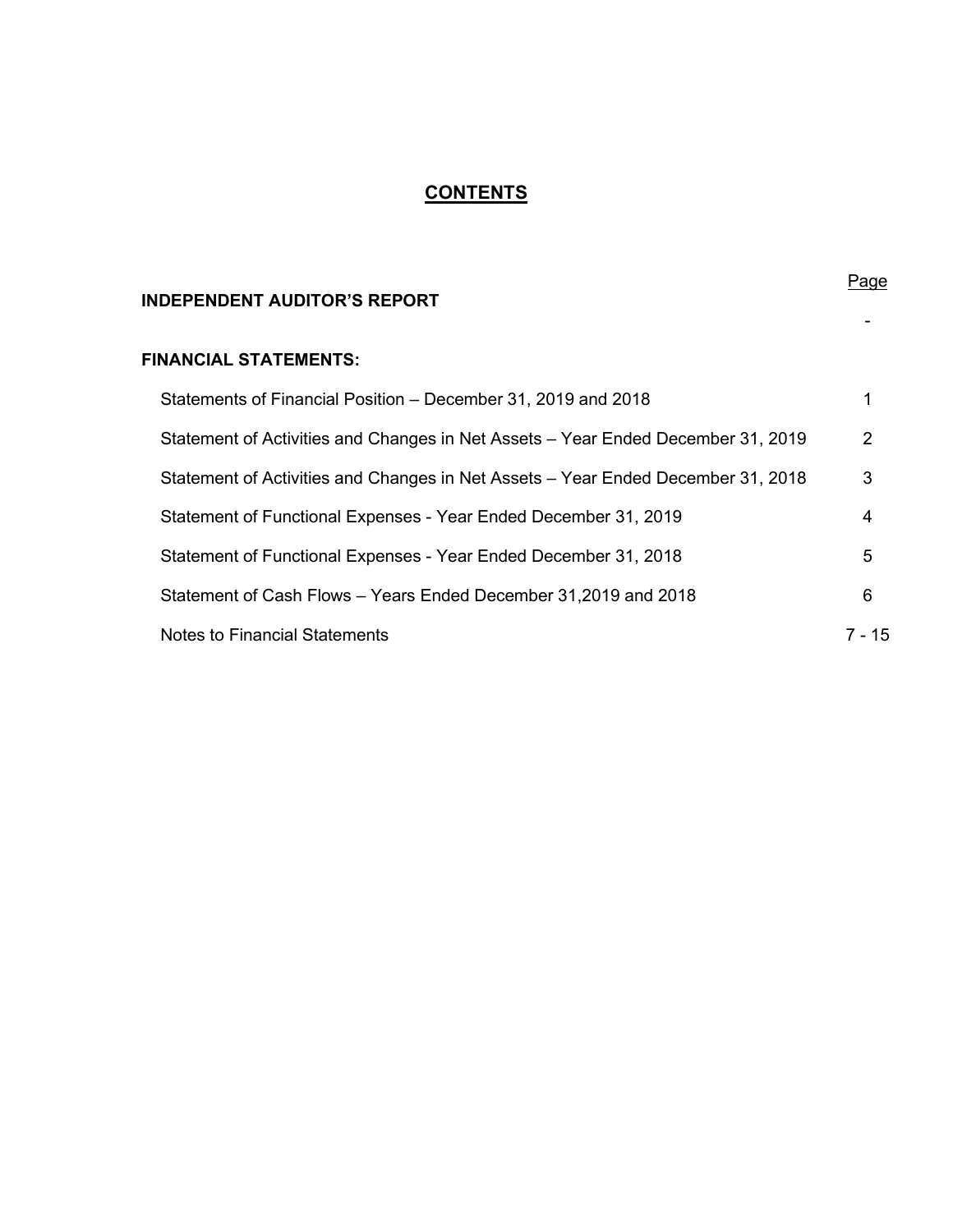

# **INDEPENDENT AUDITOR'S REPORT**

To the Board of Directors Humane Society of Pinellas, Inc.

We have audited the accompanying financial statements of Humane Society of Pinellas, Inc., a nonprofit organization, which comprise the statements of financial position as of December 31, 2019 and 2018, and the related statements of activities and changes in net assets, functional expenses and cash flows for the years then ended, and the related notes to the financial statements.

#### **Management's Responsibility for the Financial Statements**

Management is responsible for the preparation and fair presentation of these financial statements in accordance with accounting principles generally accepted in the United States of America; this includes the design, implementation, and maintenance of internal control relevant to the preparation and fair presentation of financial statements that are free from material misstatement, whether due to fraud or error.

#### **Auditor's Responsibility**

Our responsibility is to express an opinion on these financial statements based on our audit. We conducted our audit in accordance with auditing standards generally accepted in the United States of America. Those standards require that we plan and perform the audit to obtain reasonable assurance about whether the financial statements are free of material misstatement.

An audit involves performing procedures to obtain audit evidence about the amounts and disclosures in the financial statements. The procedures selected depend on the auditor's judgment, including the assessment of the risks of material misstatement of the financial statements, whether due to fraud or error. In making those risk assessments, the auditor considers internal control relevant to the entity's preparation and fair presentation of the financial statements in order to design audit procedures that are appropriate in the circumstances, but not for the purpose of expressing an opinion on the effectiveness of the entity's internal control. Accordingly, we express no such opinion. An audit also includes evaluating the appropriateness of accounting policies used and the reasonableness of significant accounting estimates made by management, as well as evaluating the overall presentation of the financial statements.

We believe that the audit evidence we have obtained is sufficient and appropriate to provide a basis for our audit opinion.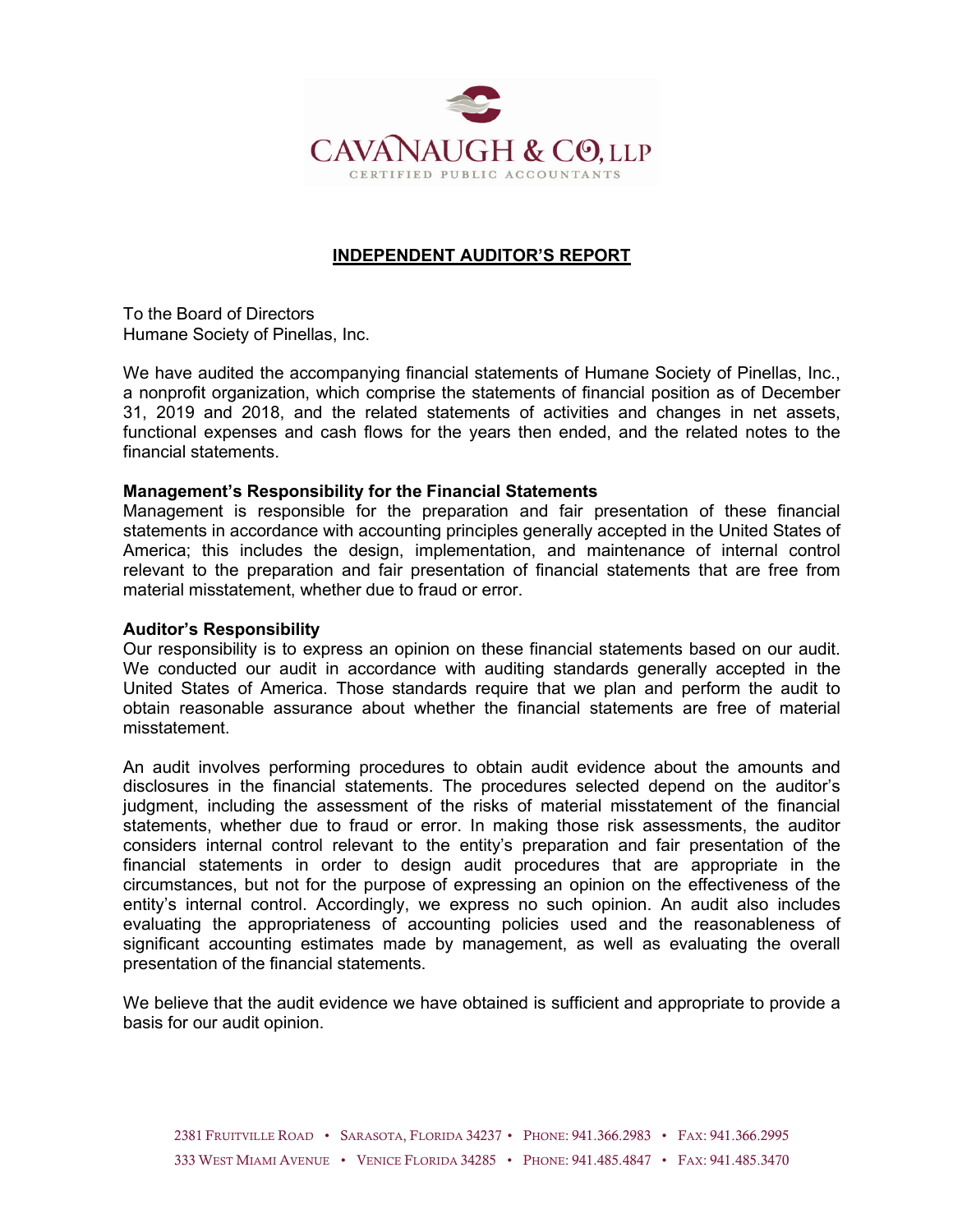## **Opinion**

In our opinion, the financial statements referred to above present fairly, in all material respects, the financial position of Humane Society of Pinellas, Inc. as of December 31, 2019 and 2018, and the changes in its net assets and its cash flows for the years then ended in accordance with accounting principles generally accepted in the United States of America.

Cannyl; 'Co, LLP

Sarasota, Florida January 6, 2021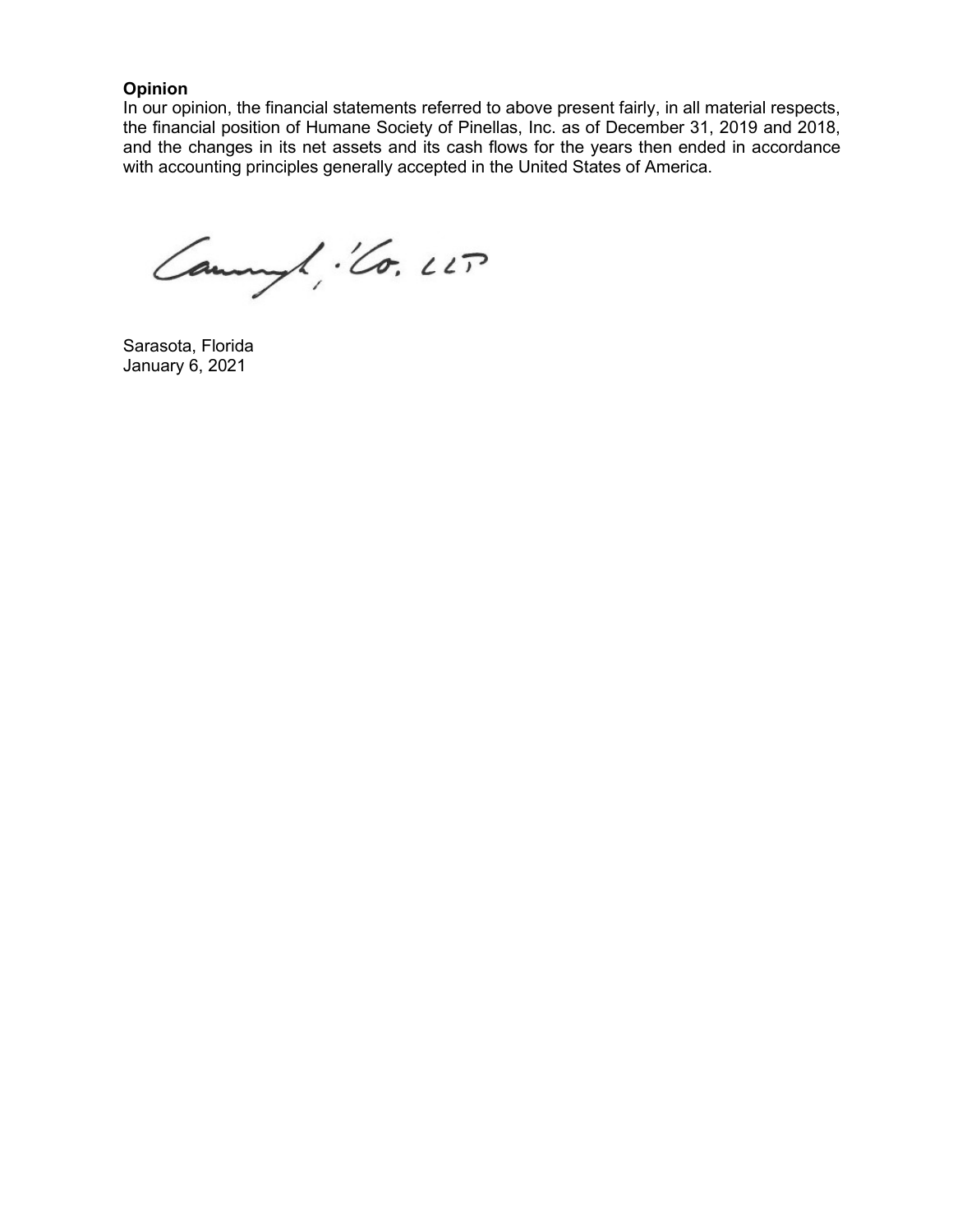# **Statements of Financial Position**

December 31, 2019 and 2018

# **ASSETS**

|                             | 2019             | 2018      |
|-----------------------------|------------------|-----------|
| Current assets:             |                  |           |
| Cash and cash equivalents   | \$<br>5,594,111  | 1,065,142 |
| Investments                 | 3,412,969        | 3,085,896 |
| Inventory                   | 46,853           | 34,276    |
| Grants receivable           | 2,756            | 2,262     |
| Prepaid expenses            | 125,544          | 9,462     |
| <b>Total current assets</b> | 9,182,233        | 4,197,038 |
| Property and equipment, net | 1,142,193        | 1,262,957 |
| Deposits                    | 5,673            | 5,673     |
| <b>Total assets</b>         | \$<br>10,330,099 | 5,465,668 |

# **LIABILITIES AND NET ASSETS**

| <b>Current liabilities:</b>            |                  |           |
|----------------------------------------|------------------|-----------|
| Current portion of long term debt      | \$<br>19,986     | 47,160    |
| Accounts payable                       | 43,595           | 123,399   |
| Accrued salaries and benefits          | 93,179           | 88,153    |
| Deferred revenue                       | 176,763          | 243,299   |
| <b>Total current liabilities</b>       | 333,523          | 502,011   |
| Long term debt, net of current portion | 59,694           | 79,665    |
| Total liabilities                      | 393,217          | 581,676   |
| Net assets                             |                  |           |
| Without donor restrictions             | 5,904,382        | 4,851,492 |
| With donor restrictions                | 4,032,500        | 32,500    |
| Total net assets                       | 9,936,882        | 4,883,992 |
| Total liabilities and net assets       | \$<br>10,330,099 | 5,465,668 |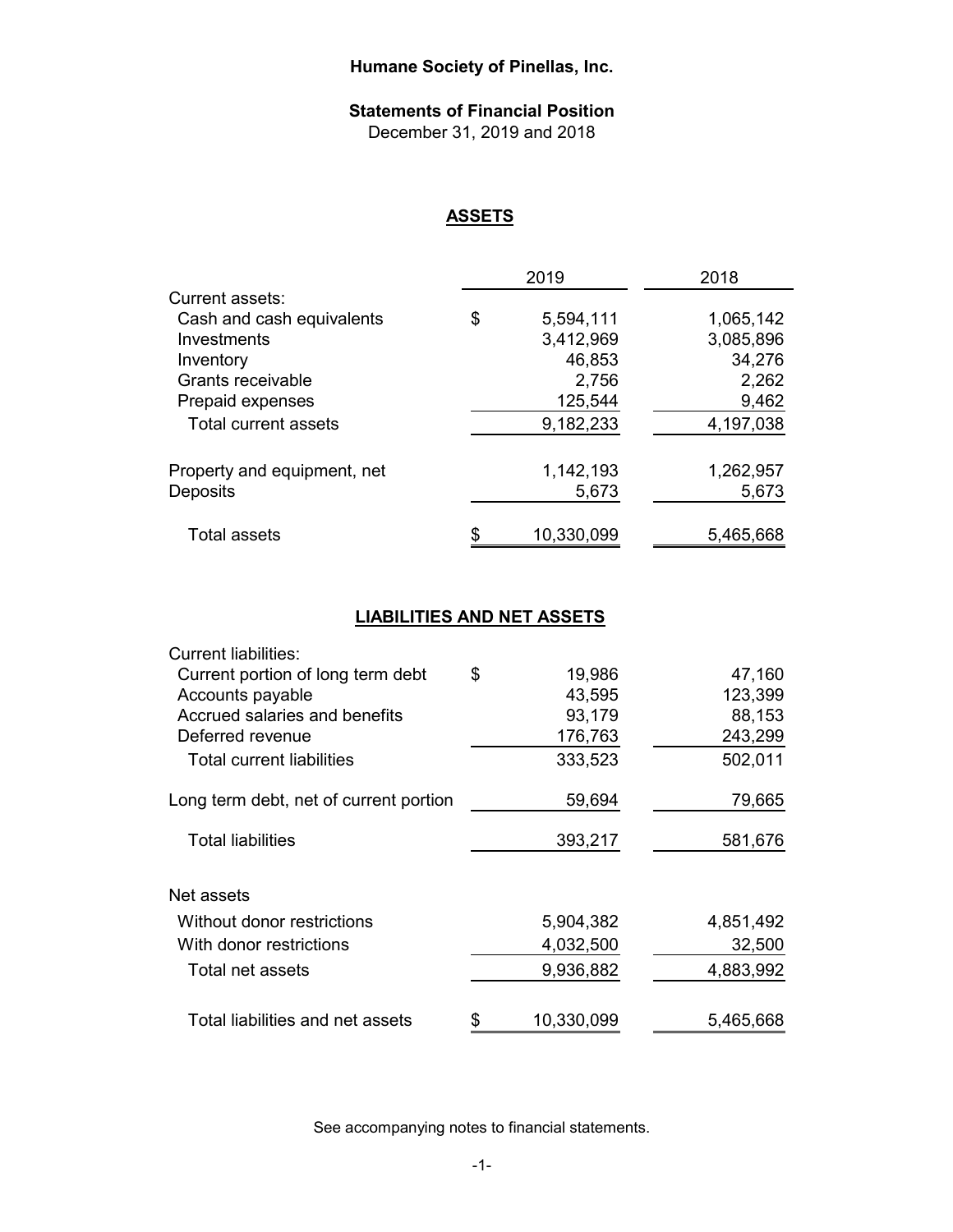# **Statement of Activities and Changes in Net Assets**

Year Ended December 31, 2019

|                                      | <b>Without Donor</b><br><b>Restrictions</b> |           | <b>With Donor</b><br><b>Restrictions</b> | Total     |  |
|--------------------------------------|---------------------------------------------|-----------|------------------------------------------|-----------|--|
| Revenues, gains and support:         |                                             |           |                                          |           |  |
| <b>Bequests</b>                      | \$                                          | 1,279,277 |                                          | 1,279,277 |  |
| Contributions                        |                                             | 777,172   | 4,000,000                                | 4,777,172 |  |
| Adoption fees                        |                                             | 218,003   |                                          | 218,003   |  |
| Program fees                         |                                             | 806,685   |                                          | 806,685   |  |
| Special events, net expense \$64,827 |                                             | 95,145    |                                          | 95,145    |  |
| Grants/contracts                     |                                             | 107,138   |                                          | 107,138   |  |
| In-kind contributions                |                                             | 26,160    |                                          | 26,160    |  |
| Merchandise sales                    |                                             | 373,875   |                                          | 373,875   |  |
| Investment income, net               |                                             | 457,008   |                                          | 457,008   |  |
| Loss on sale of assets               |                                             | (2,209)   |                                          | (2,209)   |  |
| Other income                         |                                             | 62,659    |                                          | 62,659    |  |
| Total revenues, gains and support    |                                             | 4,200,913 | 4,000,000                                | 8,200,913 |  |
| <b>Expenses:</b>                     |                                             |           |                                          |           |  |
| Program services                     |                                             | 2,723,037 |                                          | 2,723,037 |  |
| Supporting services:                 |                                             |           |                                          |           |  |
| Management and general               |                                             | 179,011   |                                          | 179,011   |  |
| Fundraising                          |                                             | 245,975   |                                          | 245,975   |  |
| Total supporting services            |                                             | 424,986   |                                          | 424,986   |  |
| Total expenses                       |                                             | 3,148,023 |                                          | 3,148,023 |  |
| Change in net assets                 |                                             | 1,052,890 | 4,000,000                                | 5,052,890 |  |
| Net assets at beginning of year      |                                             | 4,851,492 | 32,500                                   | 4,883,992 |  |
| Net assets at end of year            | \$                                          | 5,904,382 | 4,032,500                                | 9,936,882 |  |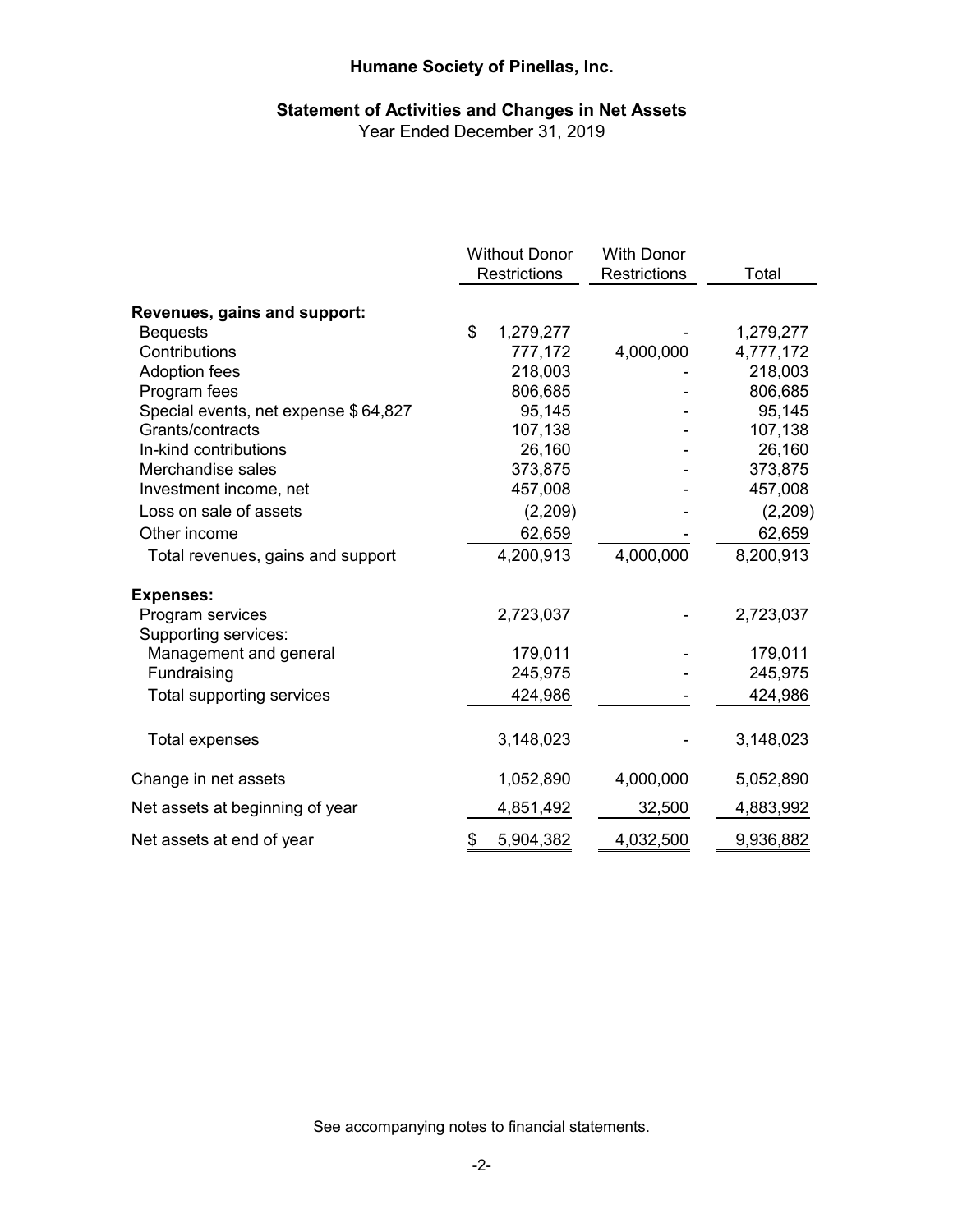# **Statement of Activities and Changes in Net Assets**

Year Ended December 30, 2018

|                                      | <b>Without Donor</b> |            | <b>With Donor</b> |            |  |
|--------------------------------------|----------------------|------------|-------------------|------------|--|
|                                      | <b>Restrictions</b>  |            | Restrictions      | Total      |  |
| Revenues, gains and support:         |                      |            |                   |            |  |
| <b>Bequests</b>                      | \$                   | 548,760    |                   | 548,760    |  |
| Contributions                        |                      | 1,109,838  |                   | 1,109,838  |  |
| <b>Adoption fees</b>                 |                      | 177,111    |                   | 177,111    |  |
| Program fees                         |                      | 534,533    |                   | 534,533    |  |
| Special events, net expense \$63,211 |                      | 88,709     |                   | 88,709     |  |
| Grants/contracts                     |                      | 82,597     |                   | 82,597     |  |
| In-kind contributions                |                      | 39,517     |                   | 39,517     |  |
| Merchandise sales                    |                      | 273,232    |                   | 273,232    |  |
| Investment loss, net                 |                      | (199, 765) |                   | (199, 765) |  |
| Loss on sale of assets               |                      | (12, 411)  |                   | (12, 411)  |  |
| Other income                         |                      | 263,040    |                   | 263,040    |  |
| Total revenues, gains and support    |                      | 2,905,161  |                   | 2,905,161  |  |
| <b>Expenses:</b>                     |                      |            |                   |            |  |
| Program services                     |                      | 2,259,899  |                   | 2,259,899  |  |
| Supporting services:                 |                      |            |                   |            |  |
| Management and general               |                      | 261,375    |                   | 261,375    |  |
| Fundraising                          |                      | 402,645    |                   | 402,645    |  |
| Total supporting services            |                      | 664,020    |                   | 664,020    |  |
| Total expenses                       |                      | 2,923,919  |                   | 2,923,919  |  |
| Change in net assets                 |                      | (18, 758)  |                   | (18, 758)  |  |
| Net assets at beginning of year      |                      | 4,870,250  | 32,500            | 4,902,750  |  |
| Net assets at end of year            | \$                   | 4,851,492  | 32,500            | 4,883,992  |  |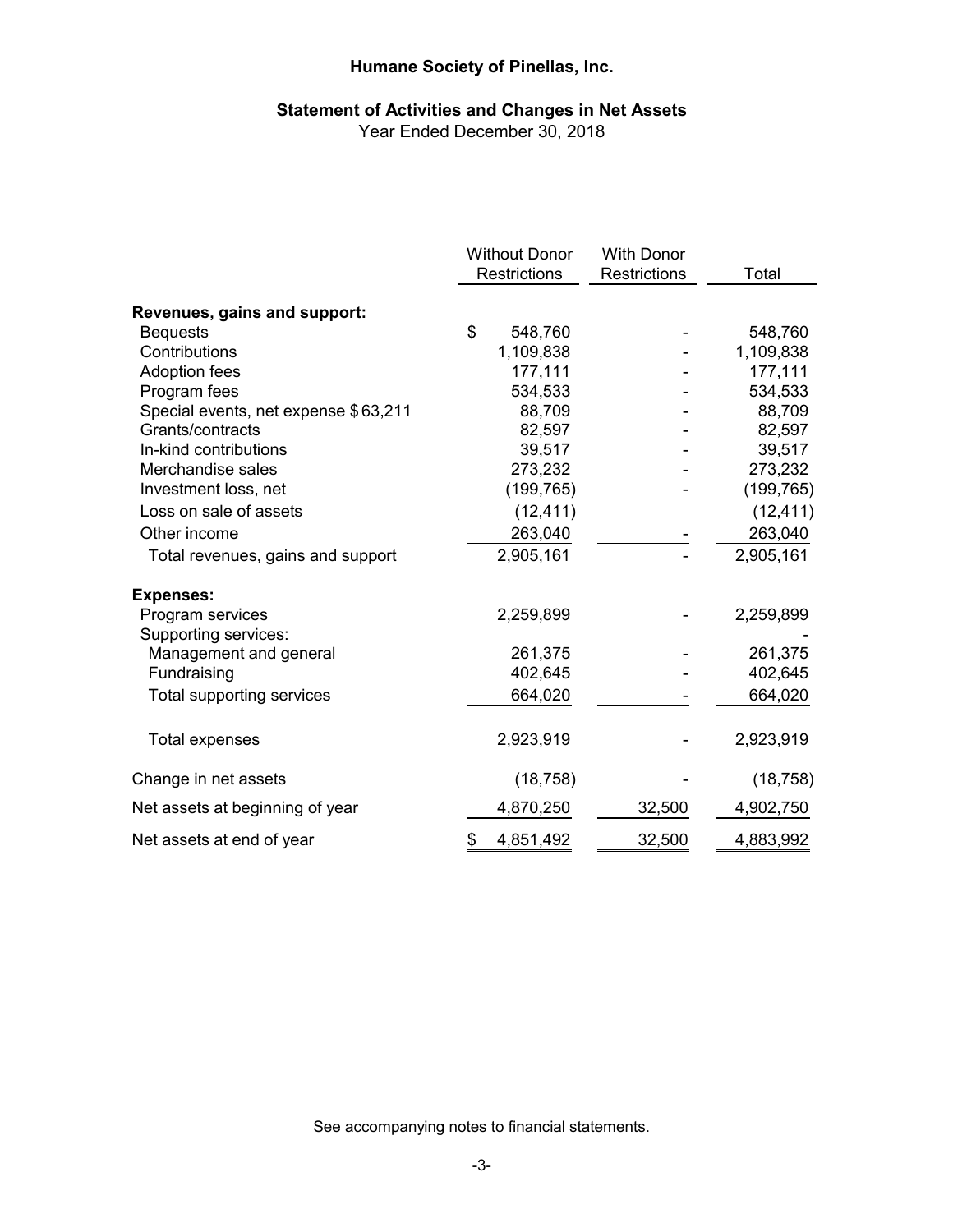# **Statement of Functional Expenses**

Year Ended December 31, 2019

|                                       |                 | Management |             |           |
|---------------------------------------|-----------------|------------|-------------|-----------|
|                                       | Program         | and        |             |           |
|                                       | <b>Services</b> | General    | Fundraising | Total     |
| Salaries                              | \$<br>1,372,094 | 95,727     | 127,637     | 1,595,458 |
| Fringe benefits                       | 238,215         | 16,620     | 22,160      | 276,995   |
| Total salaries and related expenses   | 1,610,309       | 112,347    | 149,797     | 1,872,453 |
| Kennel feed and supplies              | 74,626          |            |             | 74,626    |
| Mailer expense                        |                 |            | 48,496      | 48,496    |
| Grooming and mobile clinic            | 137,348         |            |             | 137,348   |
| <b>Medical supplies</b>               | 153,590         |            |             | 153,590   |
| <b>Utilities</b>                      | 81,442          | 5,682      | 7,576       | 94,700    |
| Occupancy                             | 76,780          | 5,357      | 7,142       | 89,279    |
| Veterinary spay and neuter            | 6,723           |            |             | 6,723     |
| Professional fees                     | 100,566         | 33,760     | 11,681      | 146,007   |
| Insurance                             | 30,518          | 2,129      | 2,839       | 35,486    |
| Licenses and permits                  | 59,464          | 225        | 350         | 60,039    |
| Merchandise sold                      | 187,078         |            |             | 187,078   |
| Supplies                              | 9,547           | 666        | 888         | 11,101    |
| Travel and training                   | 10,961          | 765        | 1,020       | 12,746    |
| Postage and delivery                  |                 | 5,941      |             | 5,941     |
| Equipment rental and office equipment | 4,045           | 282        | 376         | 4,703     |
| <b>Promotional activities</b>         | 1,093           | 76         | 102         | 1,271     |
| Vehicle expenses                      | 10,088          |            |             | 10,088    |
| Interest expense                      | 2,937           | 205        | 273         | 3,415     |
| Dues and subscriptions                | 1,861           | 130        | 173         | 2,164     |
| Bank and merchant fees                | 46,457          | 3,241      | 4,322       | 54,020    |
| Other                                 | 6,997           | 488        | 651         | 8,136     |
| Total expenses before depreciation    | 2,612,430       | 171,294    | 235,686     | 3,019,410 |
| Depreciation                          | 110,607         | 7,717      | 10,289      | 128,613   |
| Total expenses                        | \$<br>2,723,037 | 179,011    | 245,975     | 3,148,023 |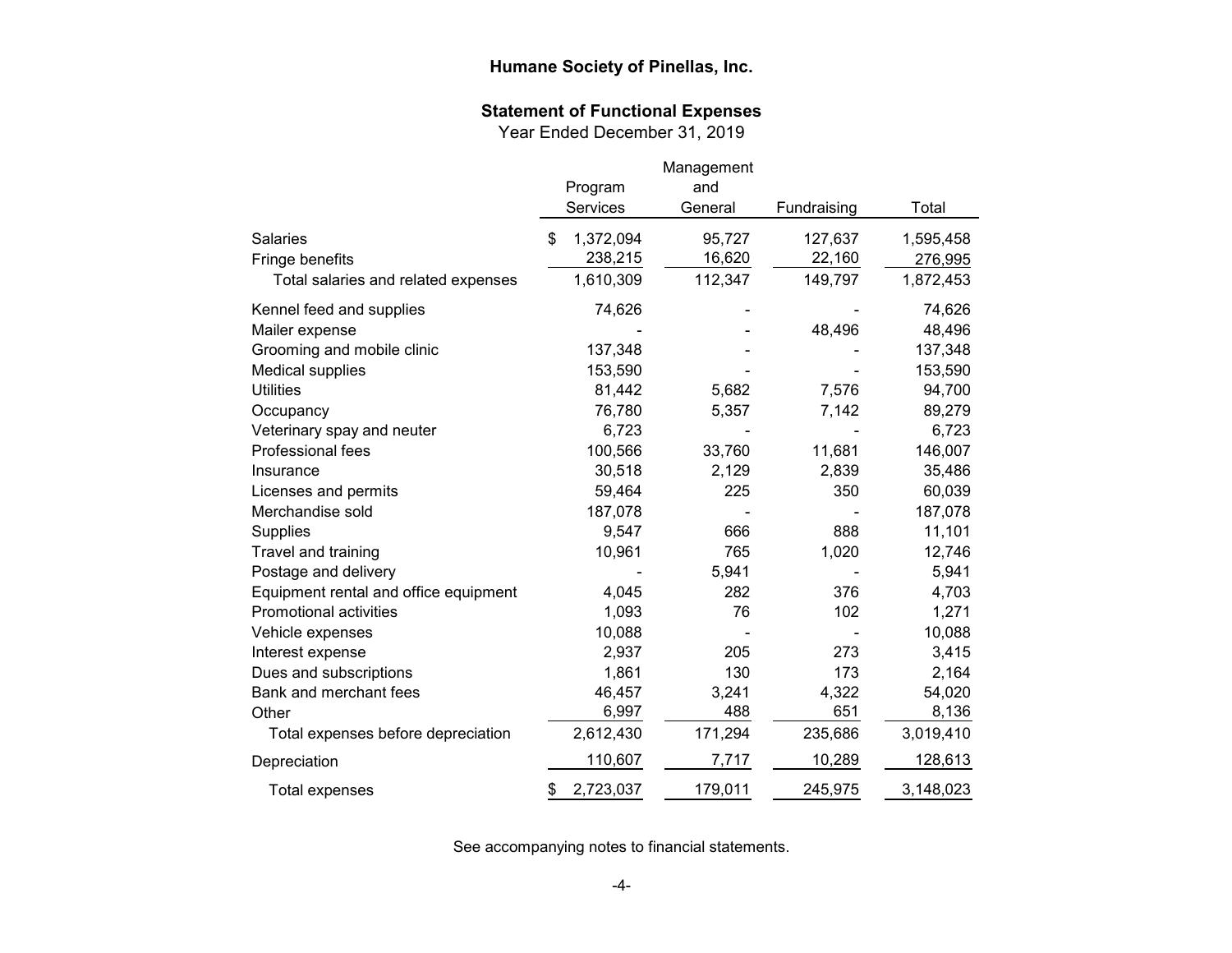# **Statement of Functional Expenses**

Year Ended December 31, 2018

|                                       |                 | Management |             |           |
|---------------------------------------|-----------------|------------|-------------|-----------|
|                                       | Program         | and        |             |           |
|                                       | Services        | General    | Fundraising | Total     |
| <b>Salaries</b>                       | \$<br>1,125,596 | 168,839    | 112,560     | 1,406,995 |
| Fringe benefits                       | 192,707         | 28,906     | 19,271      | 240,884   |
| Total salaries and related expenses   | 1,318,303       | 197,745    | 131,831     | 1,647,879 |
| Kennel feed and supplies              | 105,453         |            |             | 105,453   |
| Mailer expense                        |                 |            | 218,817     | 218,817   |
| Grooming and mobile clinic            | 83,558          |            |             | 83,558    |
| <b>Medical supplies</b>               | 117,040         |            |             | 117,040   |
| <b>Utilities</b>                      | 61,576          | 7,197      | 11,196      | 79,969    |
| Occupancy                             | 80,151          | 9,368      | 14,573      | 104,092   |
| Veterinary spay and neuter            | 2,490           |            |             | 2,490     |
| Professional fees                     | 58,853          | 17,579     |             | 76,432    |
| Insurance                             | 30,536          |            |             | 30,536    |
| Licenses and permits                  | 47,245          | 225        | 350         | 47,820    |
| Merchandise sold                      | 149,457         |            |             | 149,457   |
| <b>Supplies</b>                       | 10,047          | 1,174      | 1,827       | 13,048    |
| Travel and training                   | 10,782          | 1,260      | 1,960       | 14,002    |
| Postage and delivery                  |                 | 4,609      |             | 4,609     |
| Equipment rental and office equipment |                 | 5,293      |             | 5,293     |
| <b>Promotional activities</b>         | 6,242           | 730        | 1,135       | 8,107     |
| Vehicle expenses                      | 3,534           |            |             | 3,534     |
| Interest expense                      | 3,341           | 390        | 607         | 4,338     |
| Dues and subscriptions                | 4,032           | 471        | 733         | 5,236     |
| Bank and merchant fees                | 27,046          | 3,161      | 4,918       | 35,125    |
| Clinic expansion                      | 50,256          |            |             | 50,256    |
| Other                                 | 11,607          | 3,015      | 452         | 15,074    |
| Total expenses before depreciation    | 2,181,549       | 252,217    | 388,399     | 2,822,165 |
| Depreciation                          | 78,350          | 9,158      | 14,246      | 101,754   |
| <b>Total expenses</b>                 | \$<br>2,259,899 | 261,375    | 402,645     | 2,923,919 |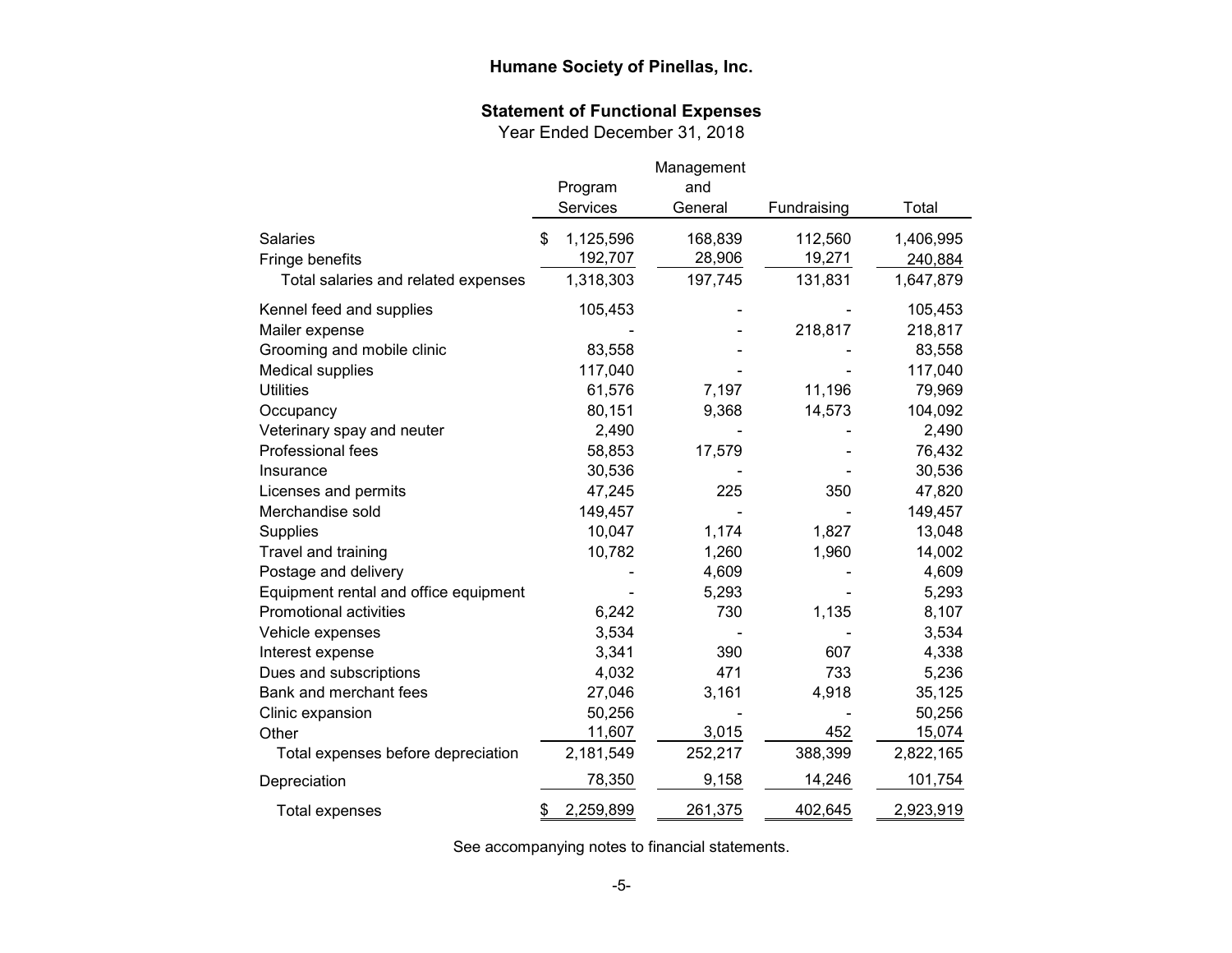# **Statements of Cash Flows**

Years Ended December 30, 2019 and 2018

|                                                  | 2019            | 2018       |
|--------------------------------------------------|-----------------|------------|
| <b>Cash flows from operating activities:</b>     |                 |            |
| Change in net assets                             | 5,052,890<br>\$ | (18, 758)  |
| Adjustments to reconcile change in net assets to |                 |            |
| to net cash from operating activities:           |                 |            |
| Depreciation                                     | 128,613         | 101,754    |
| Loss on sale of property and equipment           | 2,209           | 12,411     |
| Unrealized loss (gain) on investments            | (356, 621)      | 248,917    |
| Contributions received for new shelter           | (4,000,000)     |            |
| (Increase) decrease in:                          |                 |            |
| <b>Grants receivable</b>                         | (494)           | 1,871      |
| Inventory                                        | (12, 577)       | (10,063)   |
| Prepaid expenses                                 | (116,082)       | 14,224     |
| Increase (decrease) in:                          |                 |            |
| Accounts payable                                 | (79, 804)       | 43,494     |
| Accrued salaries and benefits                    | 5,026           | 19,103     |
| Deferred revenue                                 | (66, 536)       | (136,853)  |
| Net cash flows from operating activities         | 556,624         | 276,100    |
| Cash flows from investing activities:            |                 |            |
| Purchases of investments                         | (168, 519)      | (735, 610) |
| Proceeds from sale of investments                | 198,067         |            |
| Purchases of property and equipment              | (10, 058)       | (216,060)  |
| Net cash flows from investing activities         | 19,490          | (951,670)  |
| <b>Cash flows from financing activities:</b>     |                 |            |
| Contributions received for new shelter           |                 |            |
|                                                  | 4,000,000       |            |
| Payments of long-term debt                       | (47, 145)       | (81, 798)  |
| Net cash from financing activities               | 3,952,855       | (81,798)   |
| Net (decrease) increase in cash                  |                 |            |
| and cash equivalents                             | 4,528,969       | (757, 368) |
| Beginning cash and cash equivalents              | 1,065,142       | 1,822,510  |
| Ending cash and cash equivalents                 | 5,594,111       | 1,065,142  |
| <b>Other items:</b>                              |                 |            |
| Assets acquired with capital leases              | $\frac{3}{2}$   | 84,481     |
| Interest paid                                    | \$<br>3,415     | 4,338      |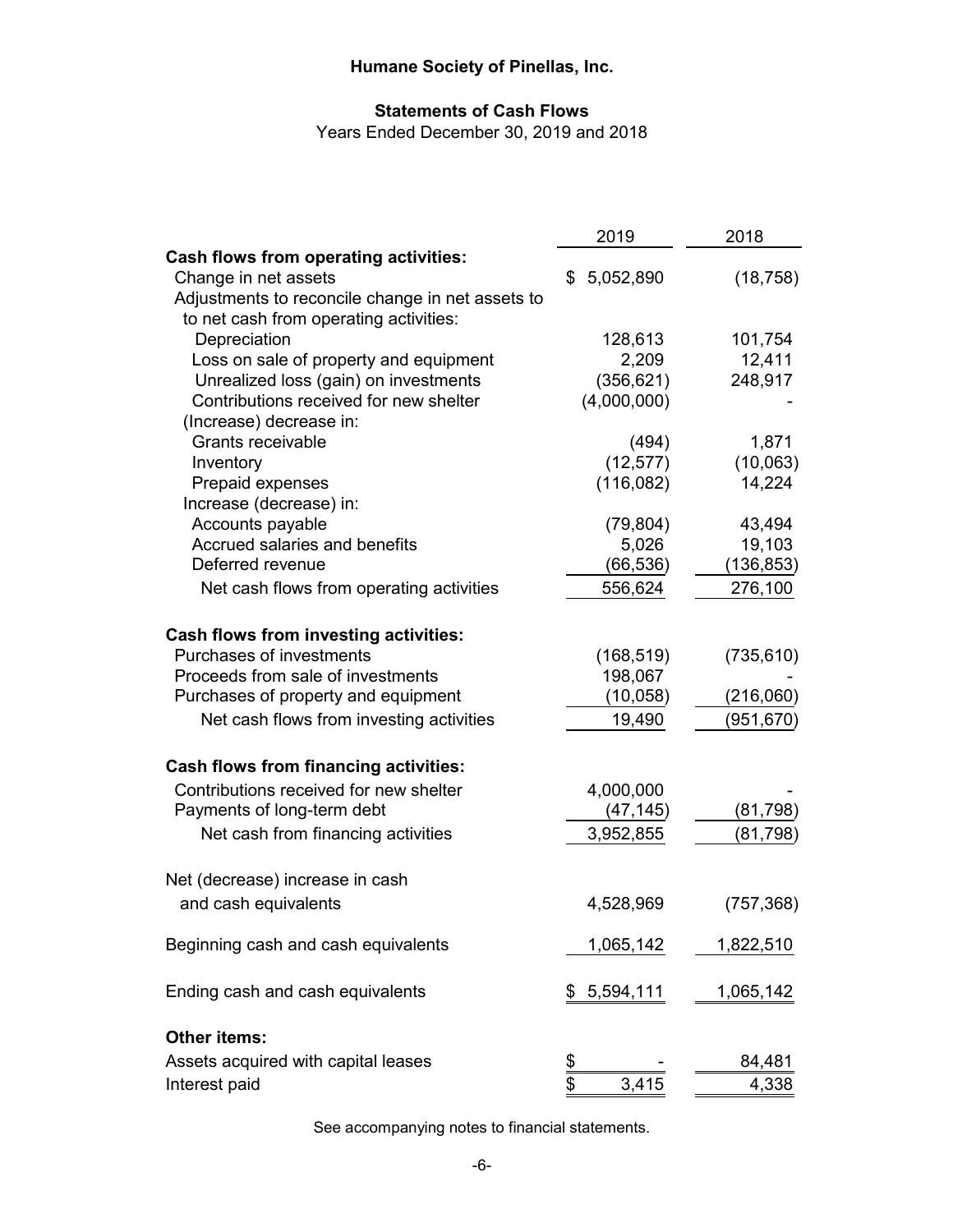# **Notes to Financial Statements**

December 31, 2019 and 2018

## **Note 1 – Nature of Organization:**

Humane Society of Pinellas. Inc. (the Organization) is a Florida not for profit organization organized under the laws of the State of Florida and founded on October 8, 1949 to serve the community through the compassionate care of all animals. The Organization operates as an animal shelter providing lifesaving services to the community's sick, injured, abused, and abandoned pets and wildlife. The Organization is funded primarily through contributions from concerned Pinellas County residents and through fees received from the animal adoption program.

## **Note 2 – Summary of Significant Accounting Policies:**

#### Basis of Presentation

Financial statement presentation follows the recommendation of the Financial Accounting Standards Board in its Statement of Financial Accounting Standards *Financial Statements of Not-for-Profit Organizations (FASB Accounting Standards Codification* (ASC) 958, *Not-for-Profit Entities.* Accordingly, the Organization is required to report information regarding its financial position and activities according to two classes of net assets: with donor restrictions and without donor restrictions. A description of the net asset categories follows:

Without Donor Restrictions – Net assets available for use in general operations and not subject to donor (or certain grantor) restrictions. The Board of Directors has designated, from net assets without donor restrictions, net assets for an operating reserve and board-designated endowment.

With Donor Restrictions – Net assets subject to donor- (or certain grantor-) imposed restrictions. Some donor-imposed restrictions are temporary in nature, such as those that will be met by the passage of time or other events specified by the donor. Other donor-imposed restrictions are perpetual in nature, where the donor stipulates that resources be maintained in perpetuity. Donor-imposed restrictions are released when a restriction expires, that is, when the stipulated time has elapsed, when the stipulated purpose for which the resource was restricted has been fulfilled, or both.

#### Basis of Accounting

The Organization's financial statements have been prepared on the accrual basis of accounting and accordingly reflect all significant receivables, payables and other liabilities.

#### **Contributions**

Contributions are recognized when the donor makes a promise to give to the Organization's that is, in substance, unconditional. Promises to give include split-interest amounts (contributions shared by the Organization and other beneficiaries, which may include the donor) and are recorded at present value based on the estimated lives of the donors. Contributions that are restricted by the donor are reported as increases in net assets without restrictions if the restrictions expire in the fiscal year in which the contributions are recognized. All other donor-restricted contributions are reported as increases in net assets with donor restrictions. When a restriction expires, net assets with donor restrictions are reclassified to net assets without donor restrictions.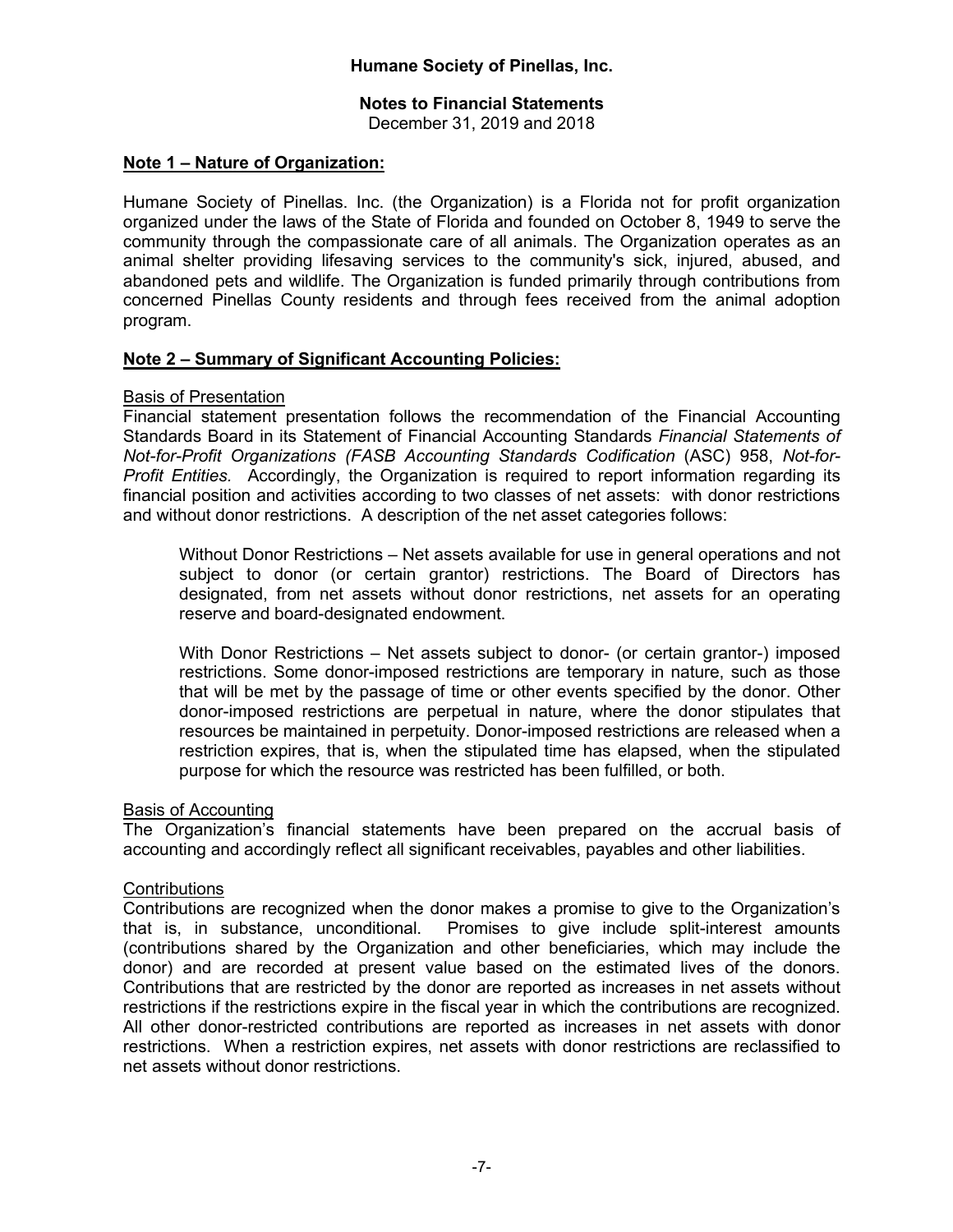# **Notes to Financial Statements – Continued**

December 31, 2019 and 2018

## **Note 2 – Summary of Significant Accounting Policies - continued:**

#### Donated Materials and Services

Services that create or enhance non-financial assets or require a specialized skill, are provided by individuals possessing those skills and contributed assets that would need to be purchased, if not provided by contribution, are recognized in the financial statements at the estimated fair market value at the date of receipt. A substantial number of volunteers have donated significant amounts of time to the Organization's program services and to its fundraising campaigns, however, these donated services are not reflected in the financial statements since these services do not require specialized skills.

## Cash and Cash Equivalents

For purposes of the financial statements, the Organization considers all short-term debt instruments, with original maturities of three months or less to be cash equivalents.

#### Inventory

Inventories consist primarily of informational books, pet related household items and pet supplies. Inventory is valued at the lower of cost or net realizable value as determined using first-in first-out (FIFO) accounting method.

#### Investments

Investments are recorded at cost, or if donated, at fair value on the date of donation. Thereafter, investments are reported at their fair values in the statements of financial position. Net investment return/(loss) is reported in the statement of activities and consists of interest and dividend income, realized and unrealized capital gains and losses, less external and direct internal investment expenses.

#### Property and Equipment

Property and equipment in excess of \$1,000 are recorded at cost at the date of acquisition or fair market value at the date of donation. Depreciation of property and equipment is computed principally by the straight-line method over the estimated useful lives of the related assets.

#### Functional Allocation of Expenses

The costs of providing the Organization's various programs and other activities have been summarized on a functional basis in the statement of functional expenses. Accordingly, certain costs have been allocated among the program and supporting services benefitted.

#### Income Taxes

The Organization has been recognized by the Internal Revenue Service as a tax-exempt organization described in Section 501c (3) of the Internal Revenue Code. Income earned in furtherance of the Organization's tax-exempt purpose is exempt from Federal and State income taxes. Accordingly, no provision for income taxes has been included in the accompanying financial statements. The Organization has adopted the provisions of ASC Topic 740 relating to "Accounting for Uncertainty in Income Taxes" and does not believe it has any material income tax exposure related to uncertain tax positions. The Organization's income tax filings are subject to examination by the Internal Revenue Service generally for three years after they were filed. Tax filings generally remain open for examination for three years after filing.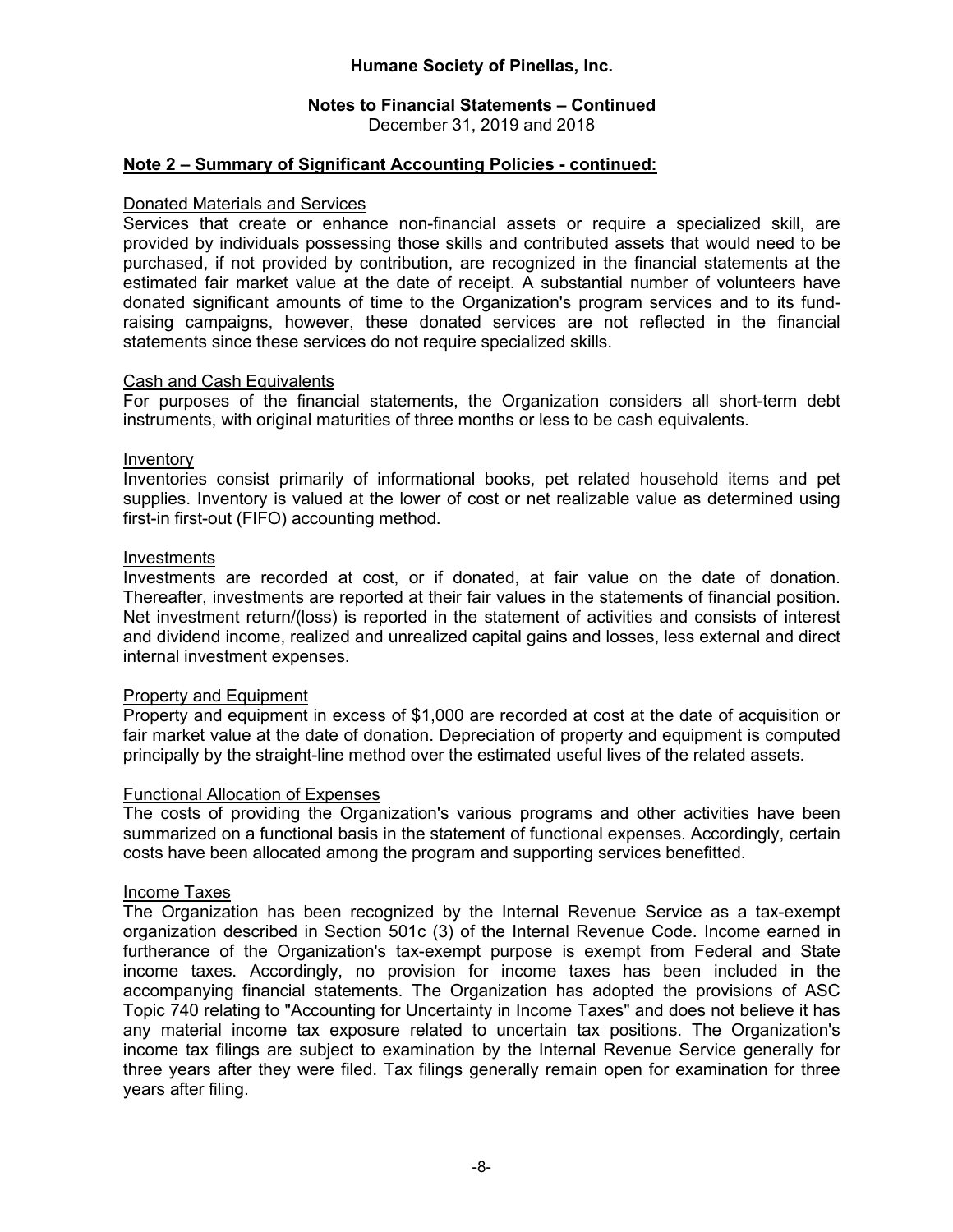# **Notes to Financial Statements – Continued**

December 31, 2019 and 2018

## **Note 2 – Summary of Significant Accounting Policies - continued:**

#### Use of Estimates

The preparation of financial statements in conformity with accounting principles generally accepted in the United States requires management to make estimates and assumptions that affect the reported amounts of assets and liabilities and disclosure of contingent assets and liabilities at the date of the financial statements and the reported amounts of increases or decreases in net assets during the period. Actual results could differ from those estimates.

#### **Note 3 – Investments:**

At December 31, the fair value of investments were as follows:

|                                 | 2019         | 2018      |
|---------------------------------|--------------|-----------|
| Cash                            | \$<br>80,087 | 1,122,257 |
| U.S. Equity $-$ large cap       | 1,043,630    | 599,714   |
| U.S. Equity $-$ mid cap         | 213,049      |           |
| U.S. Equity $-$ small cap       | 48,325       |           |
| International developed markets | 737,197      |           |
| International emerging markets  | 251,600      | 185,306   |
| Real estate securities          | 20,785       | 126,260   |
| Fixed income                    | 891,875      | 944,222   |
| Community foundation            | 126,421      | 108,137   |
| Total                           | \$3,412,969  | 3,085,896 |

The following schedule summarizes investment return for the years ended December 31, 2019 and 2018:

|                                                                                            | 2019                           | 2018                             |
|--------------------------------------------------------------------------------------------|--------------------------------|----------------------------------|
| Realized and unrealized<br>gains and (losses)<br>Interest and dividends<br>Investment fees | 356,621<br>120,201<br>(19,814) | (248, 917)<br>60,885<br>(11,733) |
| Total                                                                                      | 457,008                        | (199, 765)                       |

#### **Note 4 – Property and Equipment:**

At December 31, property and equipment consist of the following:

|                               | 2019            | 2018      |
|-------------------------------|-----------------|-----------|
| Building and improvements     | 1,790,868<br>S. | 1,790,868 |
| Furniture and equipment       | 226,192         | 221,542   |
| Landscaping and improvements  | 270,274         | 270,274   |
| Automobile                    | 147,726         | 147,726   |
| Land                          | 8,215           | 8,215     |
| Construction in progress      | 134,145         | 130,945   |
| Total                         | 2,577,420       | 2,569,570 |
| Less accumulated depreciation | 1,435,227       | 1,306,613 |
| Total                         | 1,142,193       | 1,262,957 |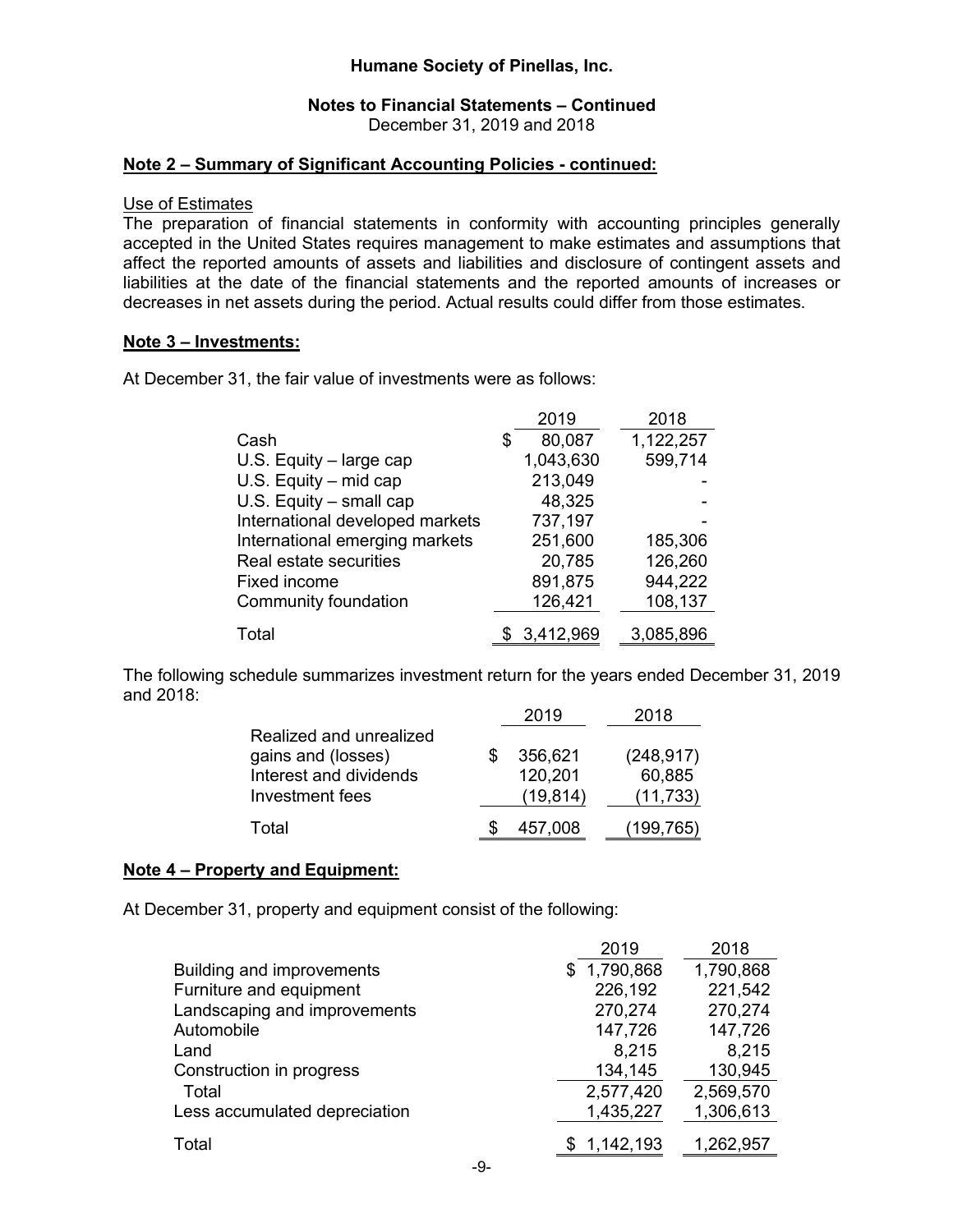# **Notes to Financial Statements – Continued**

December 31, 2019 and 2018

## **Note 4 – Property and Equipment - continued:**

Depreciable lives are as follows:

| Building and improvements    | 10-40 years |
|------------------------------|-------------|
| Furniture and equipment      | 5-10 years  |
| Landscaping and improvements | 10-40 years |
| Automobile                   | 5 years     |

Included in transportation equipment are vehicles purchased with state grants. Under the terms of the grants, the grantor retains a reversionary interest on the vehicle for a period of seven years.

## **Note 5 – Long-Term Debt:**

| At December 31, long-term debt consists of the following:                                                                                                                                                                                                    |    |          |          |
|--------------------------------------------------------------------------------------------------------------------------------------------------------------------------------------------------------------------------------------------------------------|----|----------|----------|
|                                                                                                                                                                                                                                                              |    | 2019     | 2018     |
| First mortgage-note payable with a variable interest rate<br>that adjusts every five years to 2.75% over LIBOR. The<br>current monthly payment is \$723 including interest<br>(5.00% as of December 31, 2019 and 2018) and<br>principal, maturing June 2028. | \$ | 63,989   | 69,866   |
| Obligations under capital leases for equipment.<br>Monthly payments are \$3,044 through April 2020                                                                                                                                                           |    | 15,691   | 56,959   |
| Total long-term debt                                                                                                                                                                                                                                         |    | 79,680   | 126,825  |
| Less: current portion of long-term debt                                                                                                                                                                                                                      |    | (19,986) | (47,160) |
| Long-term debt, net of current portion                                                                                                                                                                                                                       | S  | 59,694   | 79,665   |

Future principal payments on long-term debt are as follows:

| Year ending December 31, |       |               |  |
|--------------------------|-------|---------------|--|
| 2020                     |       | \$<br>19,986  |  |
| 2021                     |       | 6,543         |  |
| 2022                     |       | 6,878         |  |
| 2023                     |       | 7,229         |  |
| 2024                     |       | 7,599         |  |
| Thereafter               |       | 31,445        |  |
|                          | Total | <u>79.680</u> |  |
|                          |       |               |  |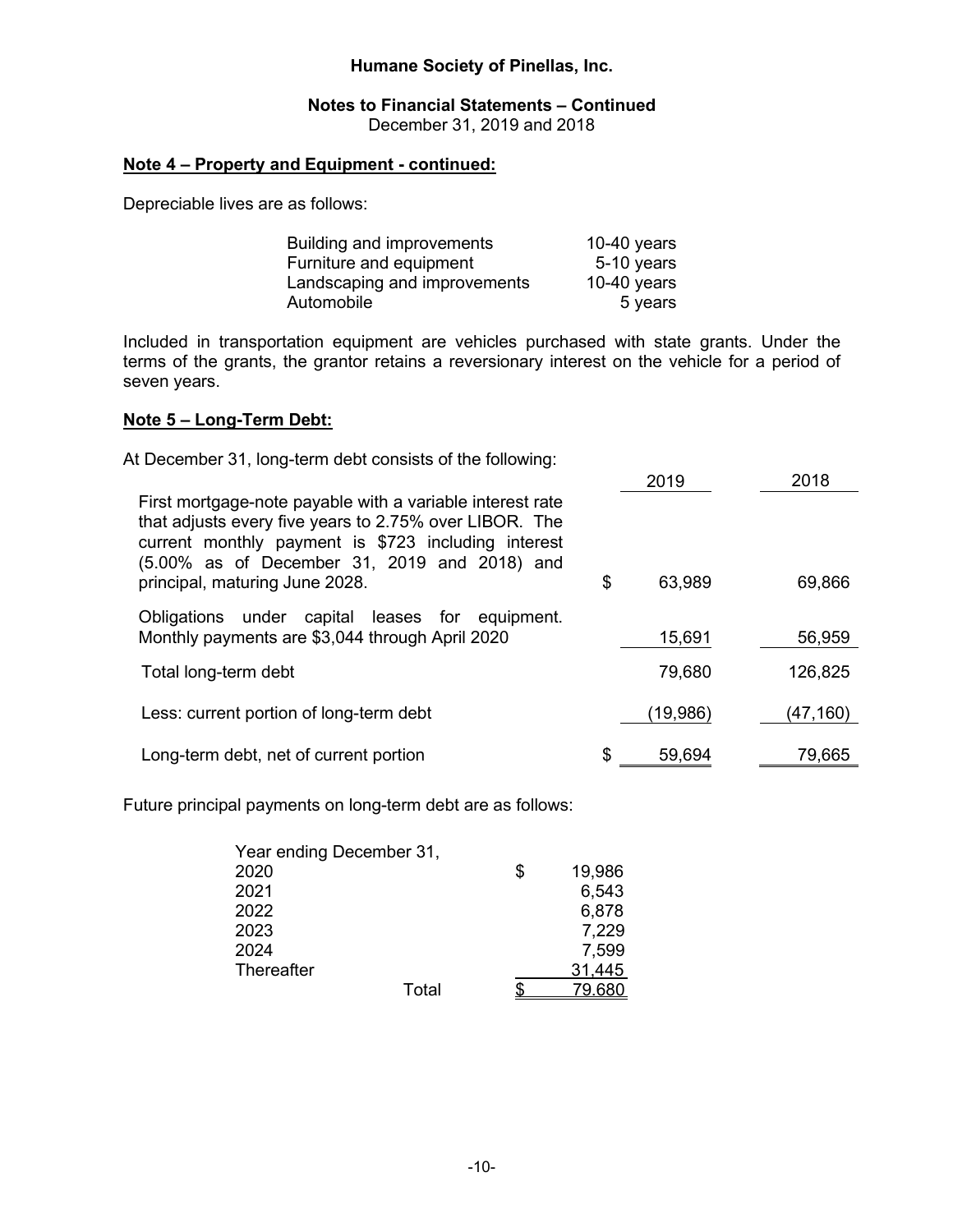# **Notes to Financial Statements – Continued**

December 31, 2019 and 2018

## **Note 6 – Net Assets With Donor Restrictions:**

At December 31, the Organization's net assets with donor restrictions for a specified purpose include the following:

|                  | 2019            | 2018   |
|------------------|-----------------|--------|
| New shelter      | \$<br>4,000,000 |        |
| Clinic expansion | 25,000          | 25,000 |
| Fire alarm       | 7,500           | 7,500  |
| Total            | \$<br>4,032,500 | 32,500 |

## **Note 7 – Credit and Funding Concentrations:**

The Organization maintains several deposit accounts with what management believes to be high credit quality financial institutions. The accounts at the financial institutions are secured by the Federal Deposit Insurance Corporation (FDIC) up to \$250,000 per customer. Cash balances in excess of FDIC limits at December 31, 2019 were approximately \$254,000.

## **Note 8 – Retirement Plan:**

The Organization's 401(k) retirement plan, effective in 2010, was open to all employees, 21 years of age or older who worked over 1,000 hours in a year. Employees' contributions are immediately fully vested. Employer's contributions are vested from 2 to 6 years of service. The Organization's match is evaluated on an annual basis as a percentage of employeeelected deferrals, up to a maximum of 3% of eligible salaries. The Organization's contribution to the plan for the years ended December 31, 2019 and 2018 was \$- and \$3,852, respectively.

#### **Note 9 – Operating Leases:**

The Organization entered into a lease for additional clinic space under an operating lease, which will expire in 2021. Rent expense on this lease for the years ended December 31, 2019 and 2018 was \$30,280 and \$ 17,663, respectively.

Future minimum lease payments required under non-cancelable operating leases as of December 31, 2019 are as follows:

| 2020 | S | 32,280 |
|------|---|--------|
| 2021 |   | 10,093 |
|      | S | 42,373 |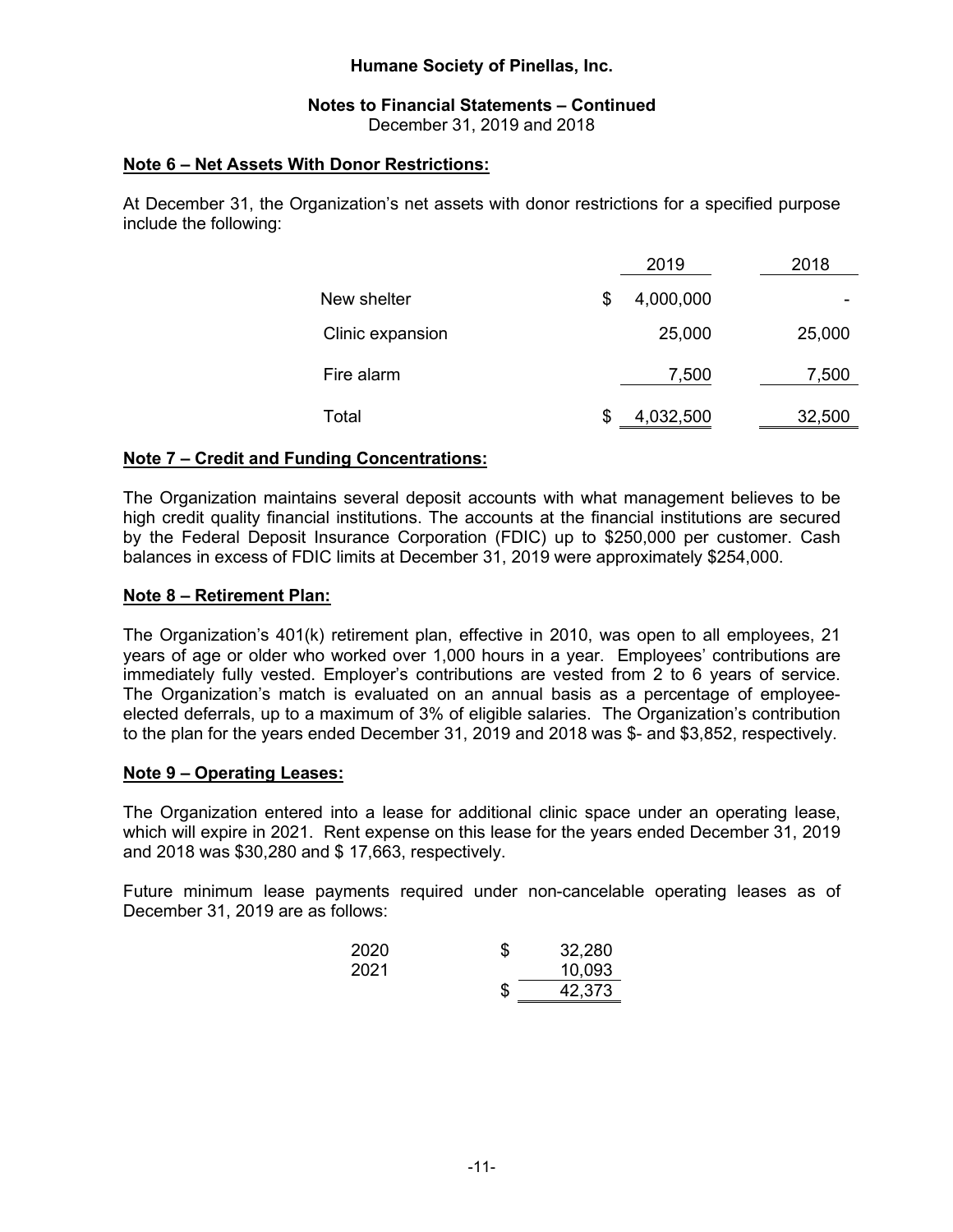## **Notes to Financial Statements – Continued**

December 31, 2019 and 2018

#### **Note 10 – Fair Value of Financial Assets and Liabilities:**

The Organization adopted the Fair Value Measurements and Disclosures Topic of the FASB Accounting Standards Codification. The Fair Value Measurements and Disclosures Topic provides enhanced guidance for using fair value to measure assets and liabilities and clarifies the principle that fair value should be based on the assumptions market participants would use when pricing the assets or liabilities and establishes a hierarchy that prioritizes the information used to develop those assumptions.

The following tables present information about the Organization's assets and liabilities that are measured at fair value on a recurring and non-recurring basis as of December 31, 2019 and 2018, and indicate that fair value hierarchy of the valuation techniques used to determine such fair value. The three levels for measuring fair value are based on the reliability of inputs and are as follows:

Level 1 – unadjusted quoted prices in active markets for identical assets or liabilities, such as publicly traded equity securities.

Level 2 – inputs other than quoted prices included in Level 1 that are observable, either directly or indirectly. Such inputs may include quoted prices for similar assets, observable inputs other than quoted prices (interest rates, yield curves, etc.) or inputs derived principally from or corroborated by observable market data by correlation or other means.

Level 3 – inputs are unobservable data points for the asset or liability, and include situations where there is little, if any, market activity for the asset or liability (for example, hedge funds, private equity and other). The inputs reflect the Organization's assumptions based on the best information available in the circumstance.

Assets at fair value on a recurring basis at December 31, 2019:

|                                 |             | Quoted<br><b>Prices</b> |             |              |
|---------------------------------|-------------|-------------------------|-------------|--------------|
|                                 |             | in Active               | Significant |              |
|                                 |             | Markets for             | Other       | Significant  |
|                                 |             | <b>Identical</b>        | Observable  | Unobservable |
|                                 |             | Assets                  | Inputs      | Inputs       |
|                                 | Total       | (Level 1)               | (Level 2)   | (Level 3)    |
| U.S. Equity $-$ mid cap<br>\$   | 213,049     | 213,049                 |             |              |
| $U.S.$ Equity – small cap       | 48,325      | 48,325                  |             |              |
| International developed markets | 737,197     | 737,197                 |             |              |
| International emerging markets  | 251,600     | 251,600                 |             |              |
| Real estate securities          | 20,785      | 20,785                  |             |              |
| Fixed income                    | 891,875     | 891,875                 |             |              |
| Community foundation            | 126,421     |                         |             | 126,421      |
| Total assets at fair value      | \$2,289,252 | 2,162,831               |             | 126,421      |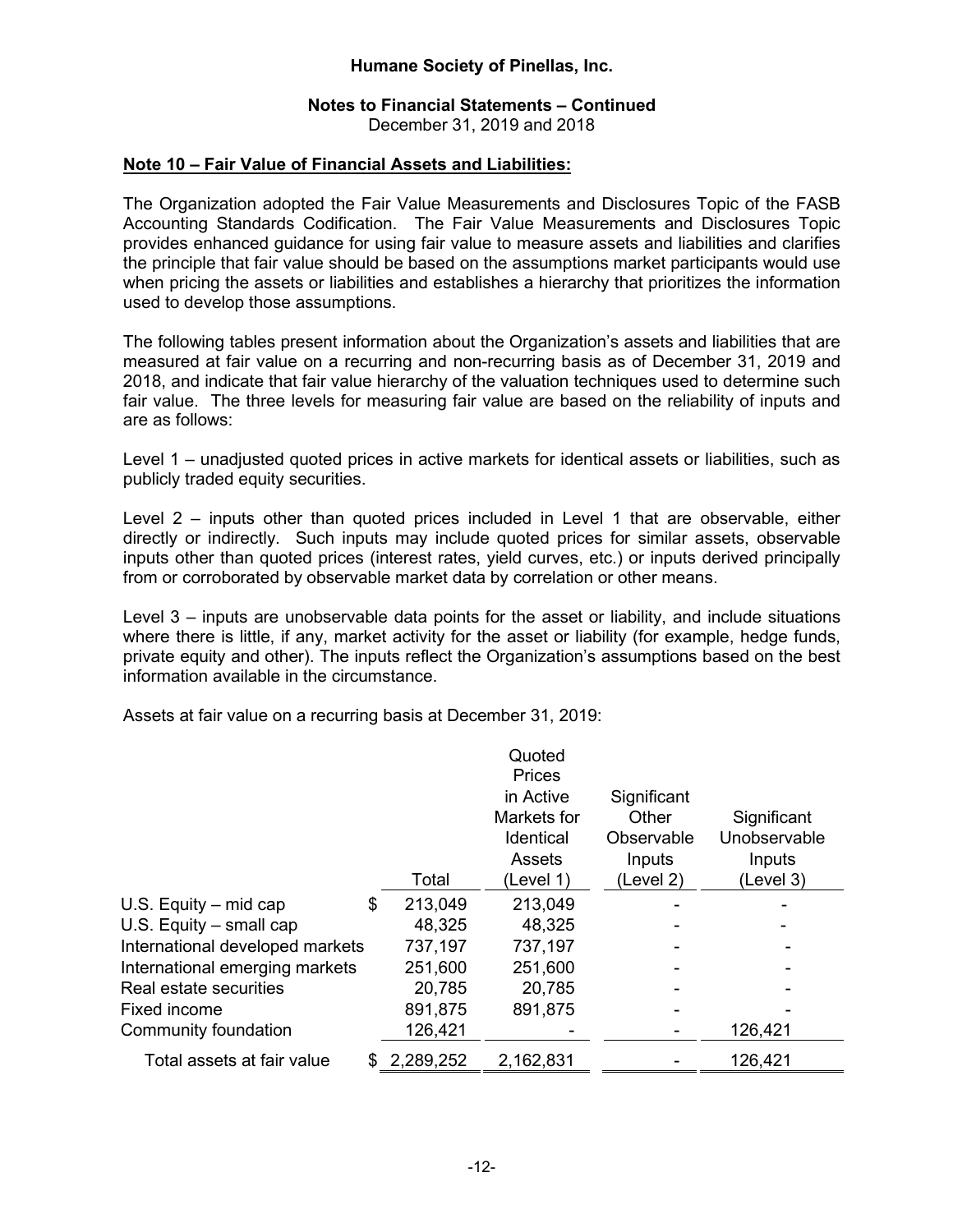# **Notes to Financial Statements – Continued**

December 31, 2019 and 2018

# **Note 10 – Fair Value of Financial Assets and Liabilities - continued:**

Assets at fair value on a recurring basis at December 31, 2018:

|                                                                                                                               | Total                                                     | Quoted<br><b>Prices</b><br>in Active<br>Markets for<br><b>Identical</b><br><b>Assets</b><br>(Level 1) | Significant<br>Other<br>Observable<br>Inputs<br>(Level 2) | Significant<br>Unobservable<br>Inputs<br>(Level 3) |
|-------------------------------------------------------------------------------------------------------------------------------|-----------------------------------------------------------|-------------------------------------------------------------------------------------------------------|-----------------------------------------------------------|----------------------------------------------------|
| $U.S.$ Equity – large cap<br>International emerging markets<br>Real estate securities<br>Fixed income<br>Community foundation | \$<br>599,714<br>185,306<br>126,260<br>944,222<br>108,137 | 599,714<br>185,306<br>126,260<br>944,222                                                              |                                                           | 108,137                                            |
| Total assets at fair value                                                                                                    | 1,963,639                                                 | 1,855,502                                                                                             |                                                           | 108,137                                            |

The following is a reconciliation of the beginning and ending balances for assets measured at fair value on a recurring and non-recurring basis using significant unobservable inputs (Level 3) during the periods ended December 31:

|                                                                 |   | 2019                       | 2018                         |
|-----------------------------------------------------------------|---|----------------------------|------------------------------|
| Balance - beginning of year                                     | S | 108,137                    | 117,203                      |
| Interest and dividends<br>Realized and unrealized gains<br>Fees |   | 2,120<br>17,524<br>(1,360) | 2,247<br>(10,004)<br>(1,309) |
| Balance – end of year                                           |   | 126,421                    | 108,137                      |

#### **Note 11 – Functionalized Expenses:**

The financial statements report certain categories of expenses that are attributed to more than one program or supporting function. Therefore, expenses require allocation on a reasonable basis that is consistently applied. The expenses that are allocated include occupancy, depreciation, and amortization, which are allocated on a square footage basis, as well as salaries and wages, benefits, payroll taxes, professional services, office expenses, information technology, interest, insurance, and other, which are allocated on the basis of estimates of time and effort.